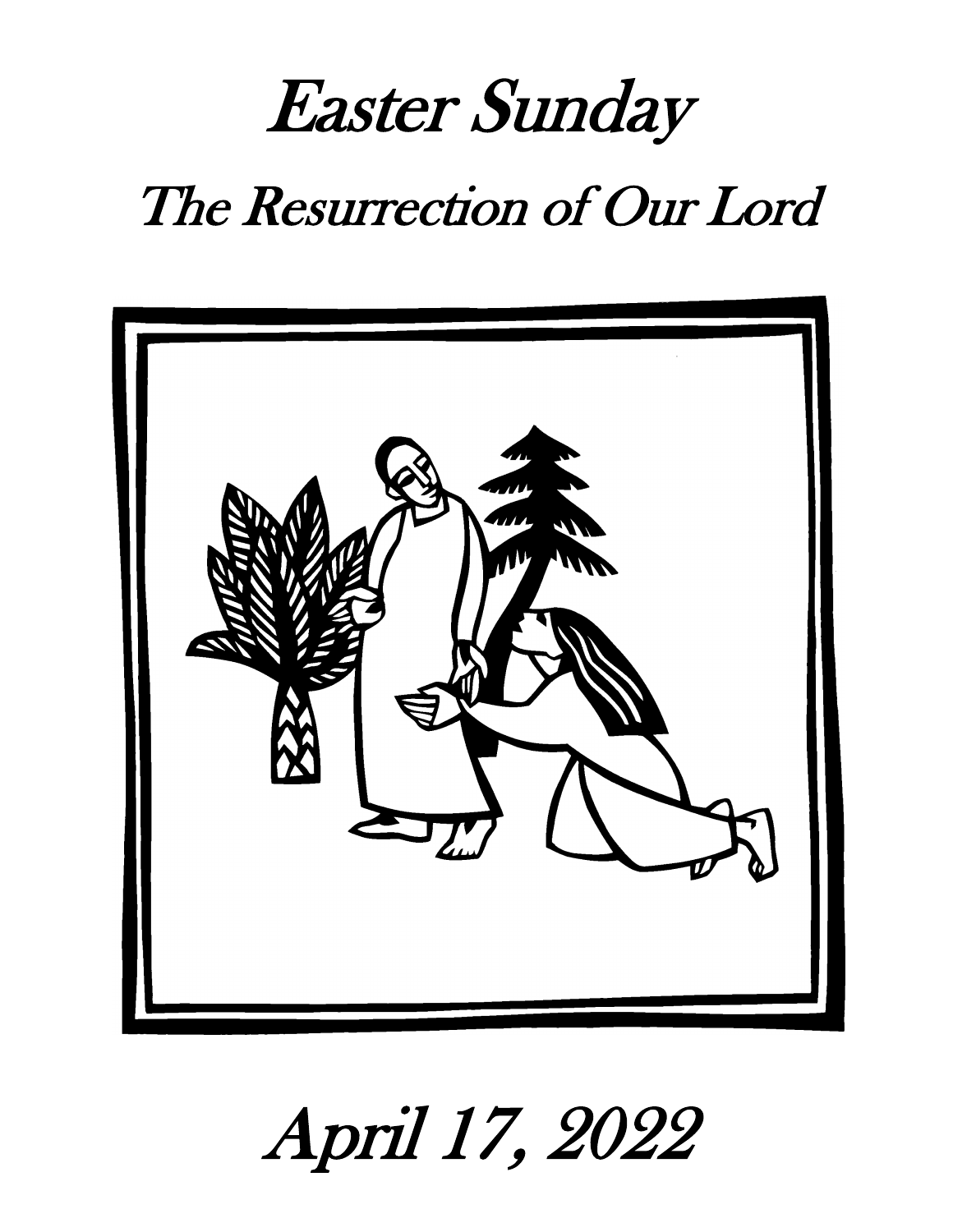Welcome to St. Paul's Lutheran Church

 Easter Sunday April 17, 2022



Future services will be recorded and aired on YouTube, Facebook, and MeTV. MeTV will broadcast Sunday Services at 10:00 a.m. on the following channels: For DirecTV: Ch. 67; For Cable, Fios, and Dish: Ch. 5; For "Rabbit Ears": Ch. 67-1

# We Prepare for Worship: Prelude Music

- P Christ is risen!
- C He is risen indeed! Alleluia!

# Opening Hymn: LBW 151 (on the following page)

# Apostolic Greeting

- P The grace of our Lord, Jesus Christ, the love of God, and the communion of the Holy Spirit be with you all.
- C And also with you.

# Prayer of the Day

- P O God, you gave your only Son to suffer death on the cross for our redemption, and by his glorious resurrection you delivered us from the power of death. Make us die every day to sin, that we may live with him forever in the joy of the resurrection, through your Son, Jesus Christ our Lord, who lives and reigns with you and the Holy Spirit, one God, now and forever
- C Amen.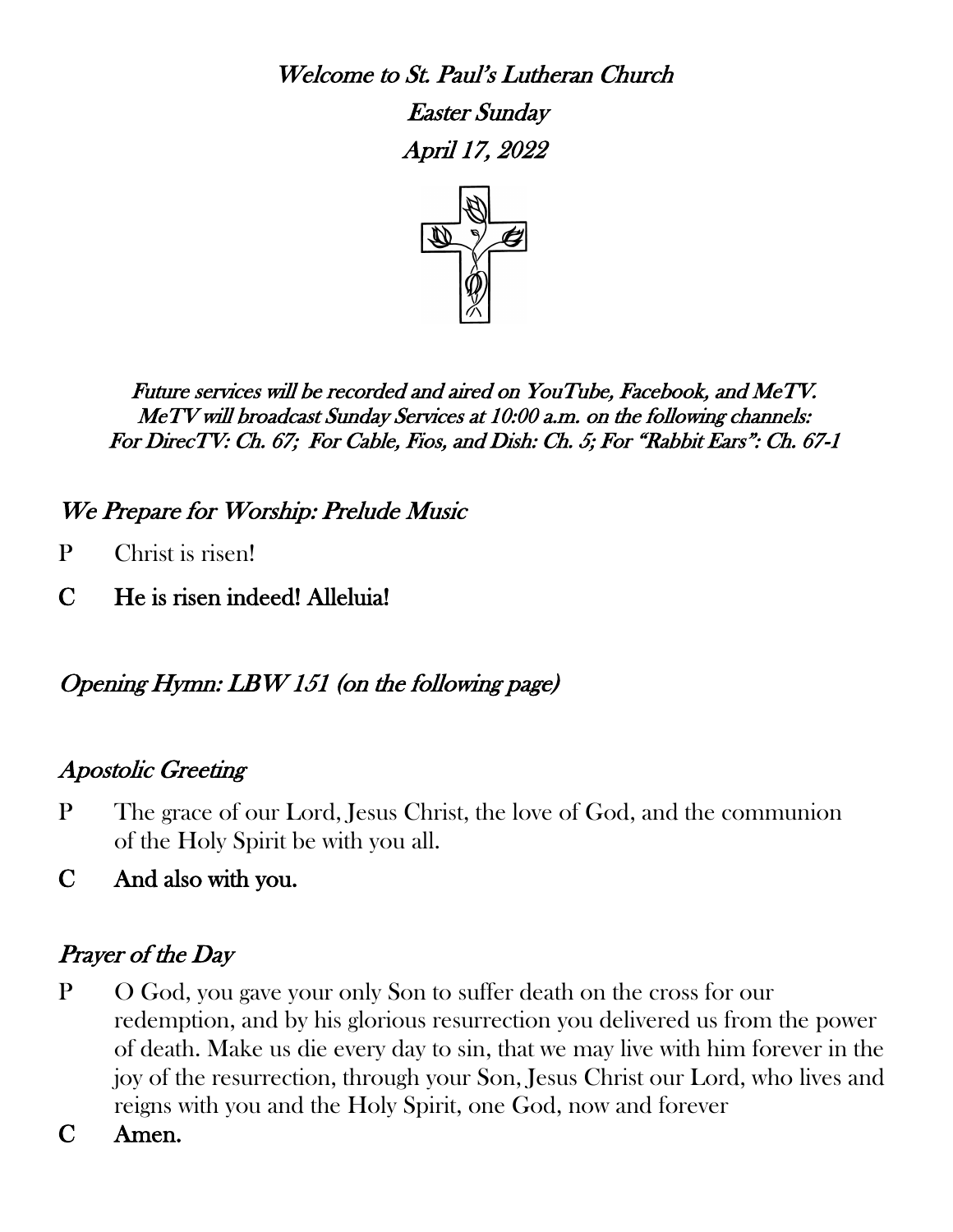# Jesus Christ Is Risen Today



Text: Latin carol, 14th cent., sts. 1-3; tr. J. Walsh, Lyra Davidica, 1708, alt.; Charles Wesley, 1707-1788, st. 4 Music: EASTER HYMN, J. Walsh, Lyra Davidica, 1708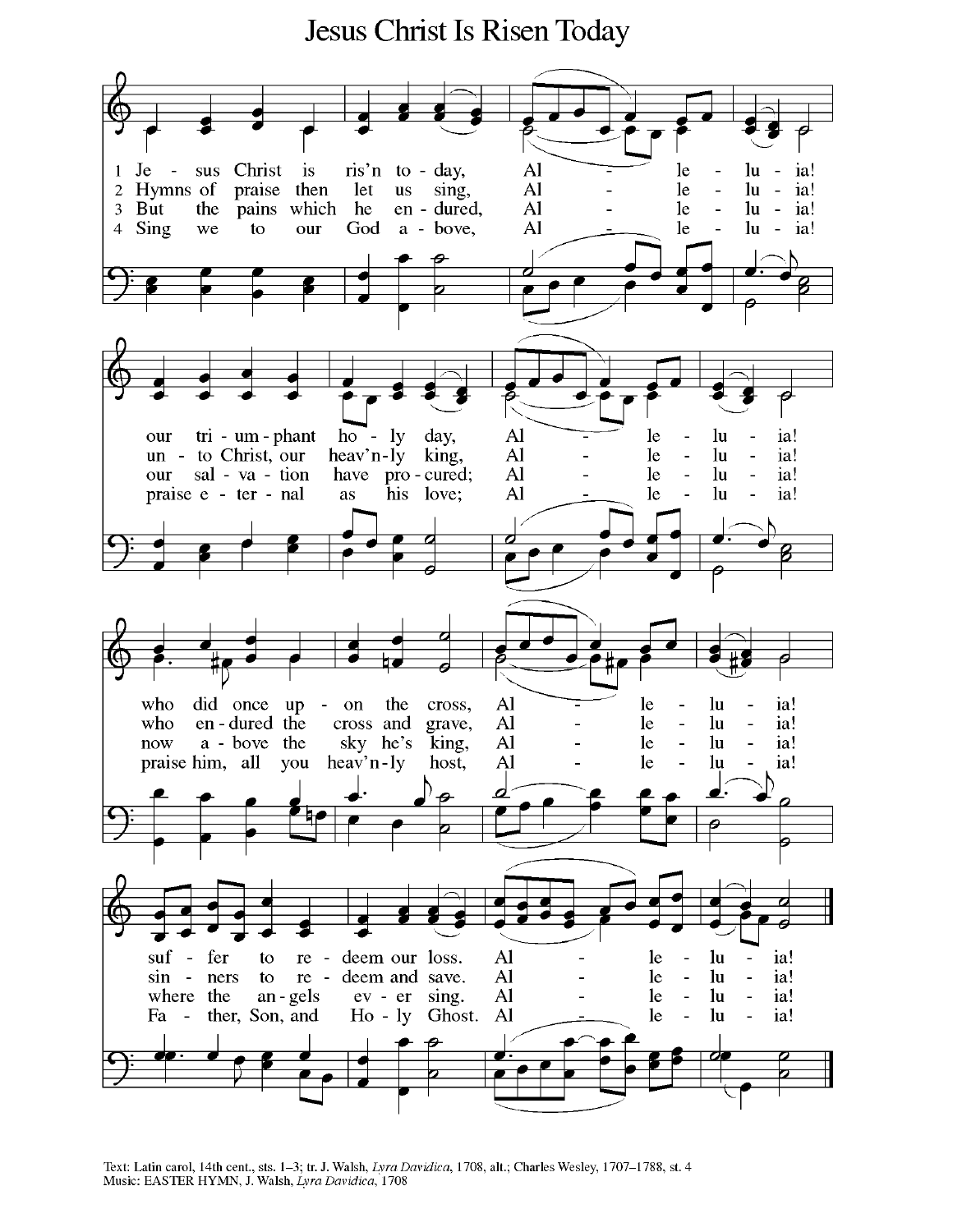# Children's Time

# First Reading: Acts 10:34-43

Peter began to speak to [the people]: "I truly understand that God shows no partiality, but in every nation anyone who fears him and does what is right is acceptable to him. You know the message he sent to the people of Israel, preaching peace by Jesus Christ—he is Lord of all. That message spread throughout Judea, beginning in Galilee after the baptism that John announced: how God anointed Jesus of Nazareth with the Holy Spirit and with power; how he went about doing good and healing all who were oppressed by the devil, for God was with him. We are witnesses to all that he did both in Judea and in Jerusalem. They put him to death by hanging him on a tree; but God raised him on the third day and allowed him to appear, not to all the people but to us who were chosen by God as witnesses, and who ate and drank with him after he rose from the dead. He commanded us to preach to the people and to testify that he is the one ordained by God as judge of the living and the dead. All the prophets testify about him that everyone who believes in him receives forgiveness of sins through his name."

- P The Holy Gospel according to Mark the 16th Chapter.
- C Glory to you, O Lord.

# Gospel: Mark 16:1-8

#### The resurrection of Jesus is announced, and the response is one of terror and amazement.

When the sabbath was over, Mary Magdalene, and Mary the mother of James, and Salome bought spices, so that they might go and anoint [Jesus' body]. And very early on the first day of the week, when the sun had risen, they went to the tomb. They had been saying to one another, "Who will roll away the stone for us from the entrance to the tomb?" When they looked up, they saw that the stone, which was very large, had already been rolled back. As they entered the tomb, they saw a young man, dressed in a white robe, sitting on the right side; and they were alarmed. But he said to them, "Do not be alarmed; you are looking for Jesus of Nazareth, who was crucified. He has been raised; he is not here. Look, there is the place they laid him. But go, tell his disciples and Peter that he is going ahead of you to Galilee; there you will see him, just as he told you." So they went out and fled from the tomb, for terror and amazement had seized them; and they said nothing to anyone, for they were afraid.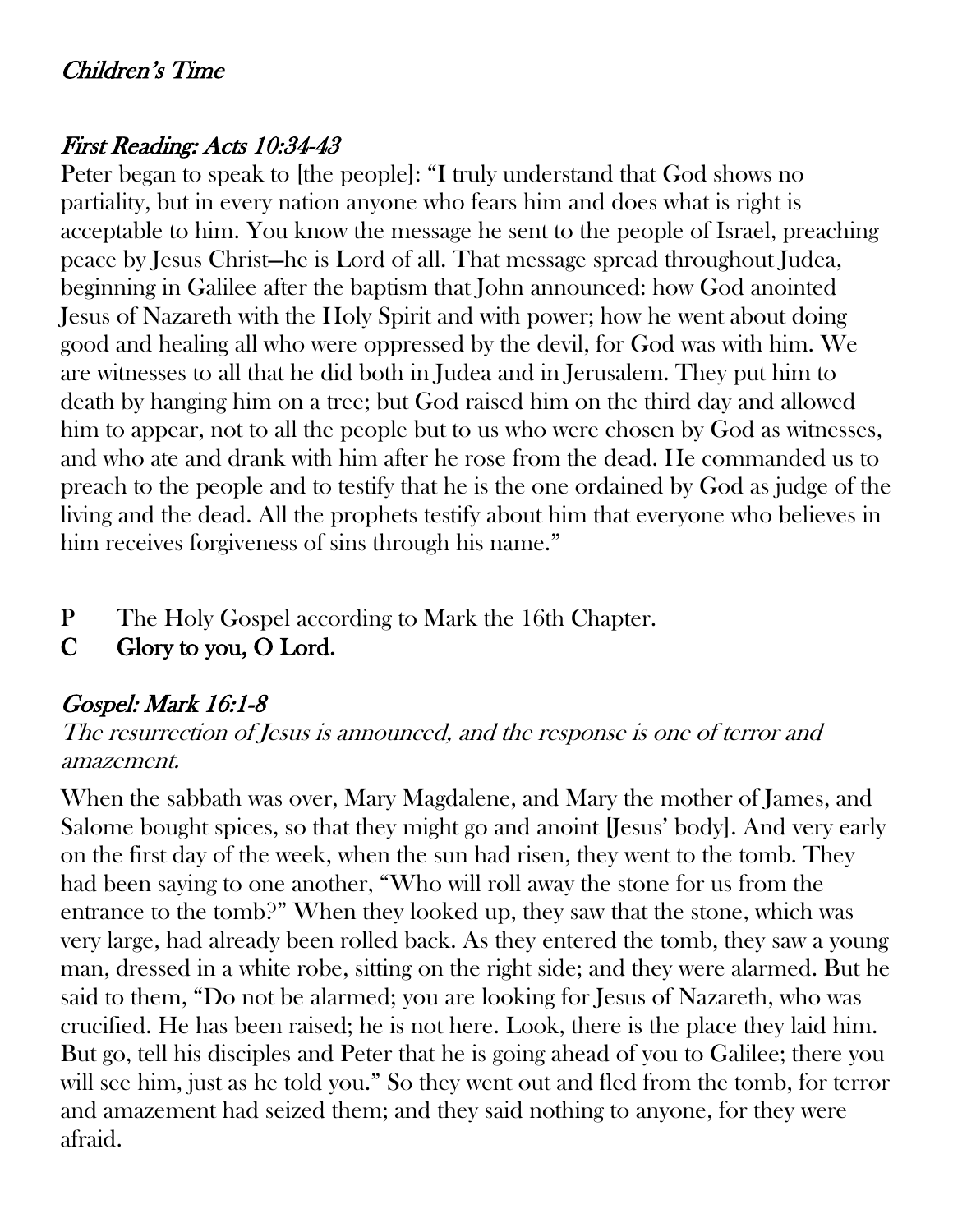P This is the Gospel of the Lord.

C Praise to you, O Christ.

Sermon: Pastor Steve Biegner

#### Hymn of the Day: LBW 145

Thine Is the Glory



Text: Edmond Budry, 1854-1932; tr. R. Birch Hoyle, 1875-1939 Music: JUDAS MACCABAEUS, George Frideric Handel, 1685-1759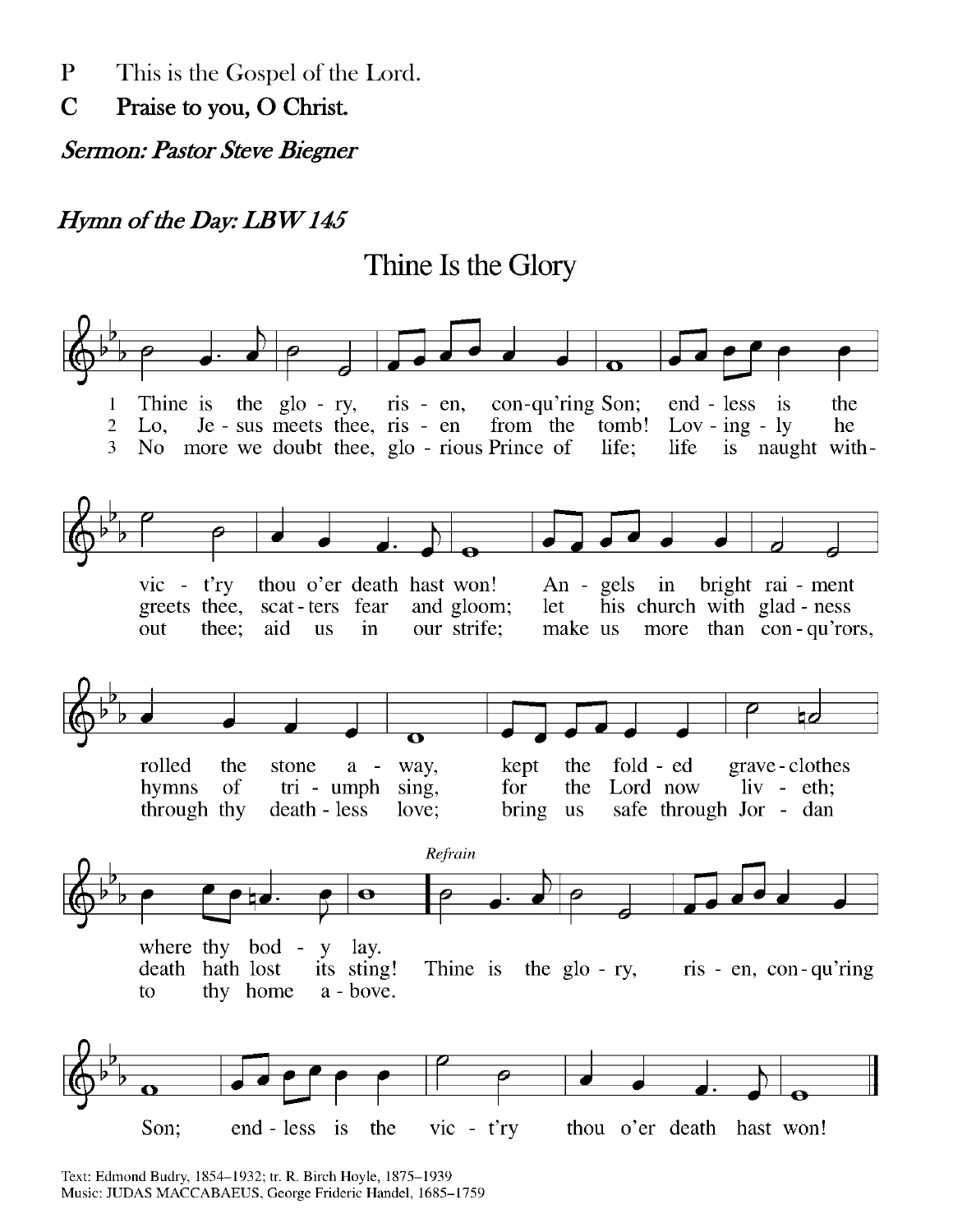# Apostles' Creed

- P Let's confess the faith of the Church together using the Apostles' Creed:
- C I believe in God, the Father almighty, creator of heaven and earth. I believe in Jesus Christ, his only Son, our Lord.

 He was conceived by the power of the Holy Spirit and born of the virgin Mary. He suffered under Pontius Pilate, was crucified, died, and was buried. He descended into hell. On the third day he rose again. He ascended into heaven, and is seated at the right hand of the Father. He will come again to judge the living and the dead.

 I believe in the Holy Spirit, the holy catholic Church, the communion of saints, the forgiveness of sins, the resurrection of the body, and the life everlasting. Amen

# Prayers of the Church

A On this day of resurrection joy, let us offer our prayers for ourselves, our neighbors, and our world.

Renewing God, the good news of your resurrection changed the world. Give church leaders and all the baptized the same excitement as the women at the tomb, and inspire us to share your abundant life. Merciful God,

#### C receive our prayer.

A Sustaining God, your creation abounds with signs of new life in budding trees and newborn creatures. Provide fertile soil, ample sunlight, and nourishing rain for the growth of plants, and provide farmers with a plentiful harvest. Merciful God,

#### C receive our prayer.

A Sheltering God, strengthen and sustain all who support vulnerable people across the world. Empower government agencies and international organizations that provide for refugees and migrants forced to leave their homelands. Merciful God,

#### C receive our prayer.

A Caring God, we ask for your hand of protection to be with all of those in the Ukraine who are affected by the war. Bring peace to our world and help us to be instruments to make that happen. Let light overcome the evil. Give leaders across the globe hearts of compassion, understanding and grace. Merciful God,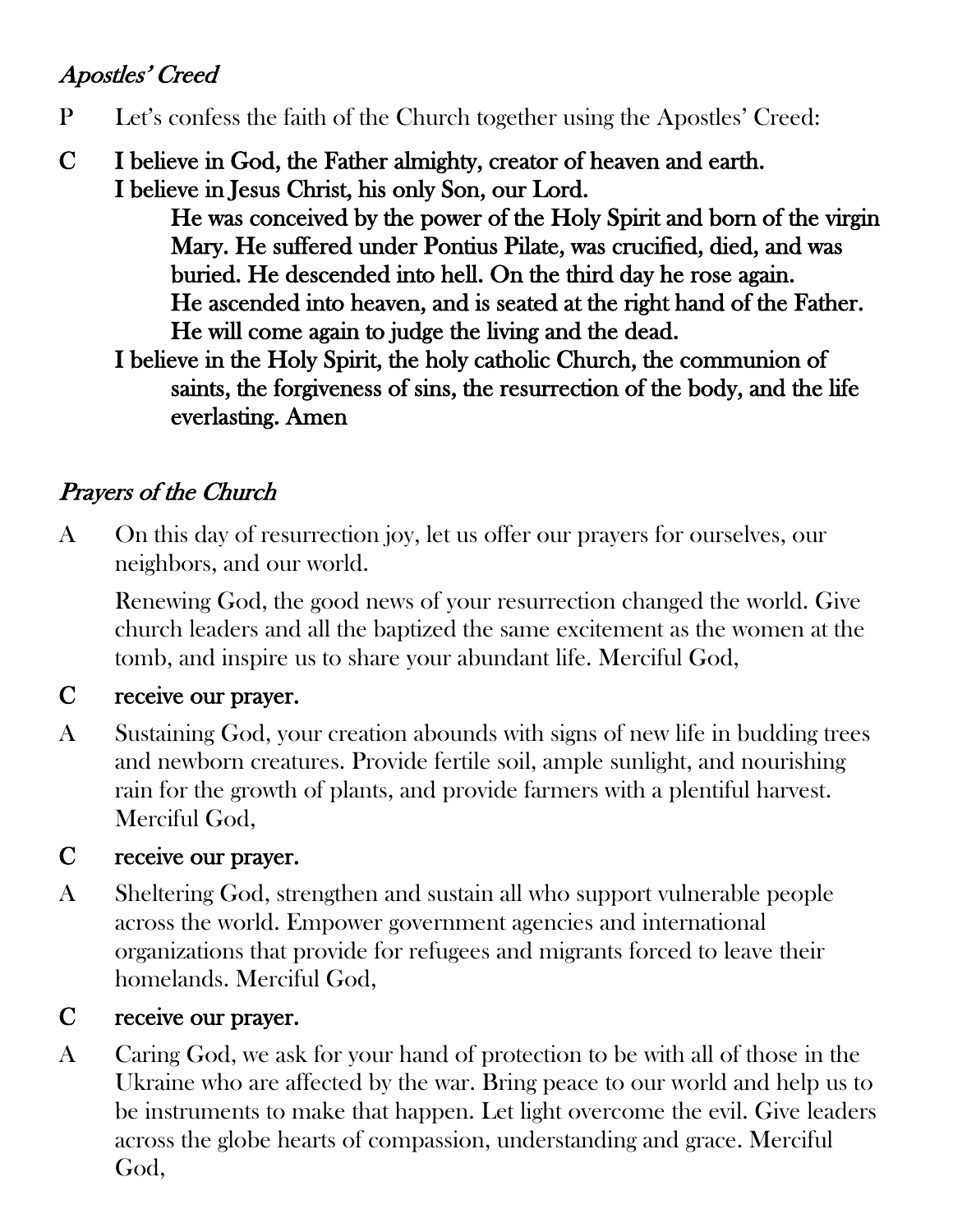# C receive our prayer.

A Encouraging God, you do a new thing among us. We pray for those gripped by fear and anxiety or who suffer in any way, especially the people on our Prayer List and those we name now either silently or aloud. Send us as your healing presence to places of hunger, pain, illness, or overwhelming sorrow. Merciful God,

#### C receive our prayer.

A Surprising God, you offer endless ways for us to delight in your grace. Give this community of faith a sense of joy and wonder in exploring new avenues of faith formation, worship, and discipleship. Merciful God,

#### C receive our prayer.

A Resurrecting God, you make us alive in Christ. Thank you for blessing us with faithful witnesses who now rest in you. Merciful God,

#### C receive our prayer.

- A We offer to you these petitions and those we carry in our hearts, trusting in your abundant and ever-present mercy.
- C Amen.

# Offering Music and Prayer

#### Ways to Give to St. Paul's

With our return to in-person worship, we thought we would let you know about a couple of options you can use to continue tithing to St. Paul's:

- In-Person Worship: Continue to put your envelopes and cash in the plate
- Giving by Mail: If you are not be able to attend worship in person, please mail your donations payable to St. Paul's - 4007 Main Street, Eggertsville, NY 14226
- **Online:** On the St. Paul's website is a link to Online Giving which will allow you to donate either via PayPal or credit card. Click the Online Giving button and you will be taken to the site to set up an account, where to direct your donation, and the amount you want to donate. The website is: https://stpaulseggertsville.com/online-giving/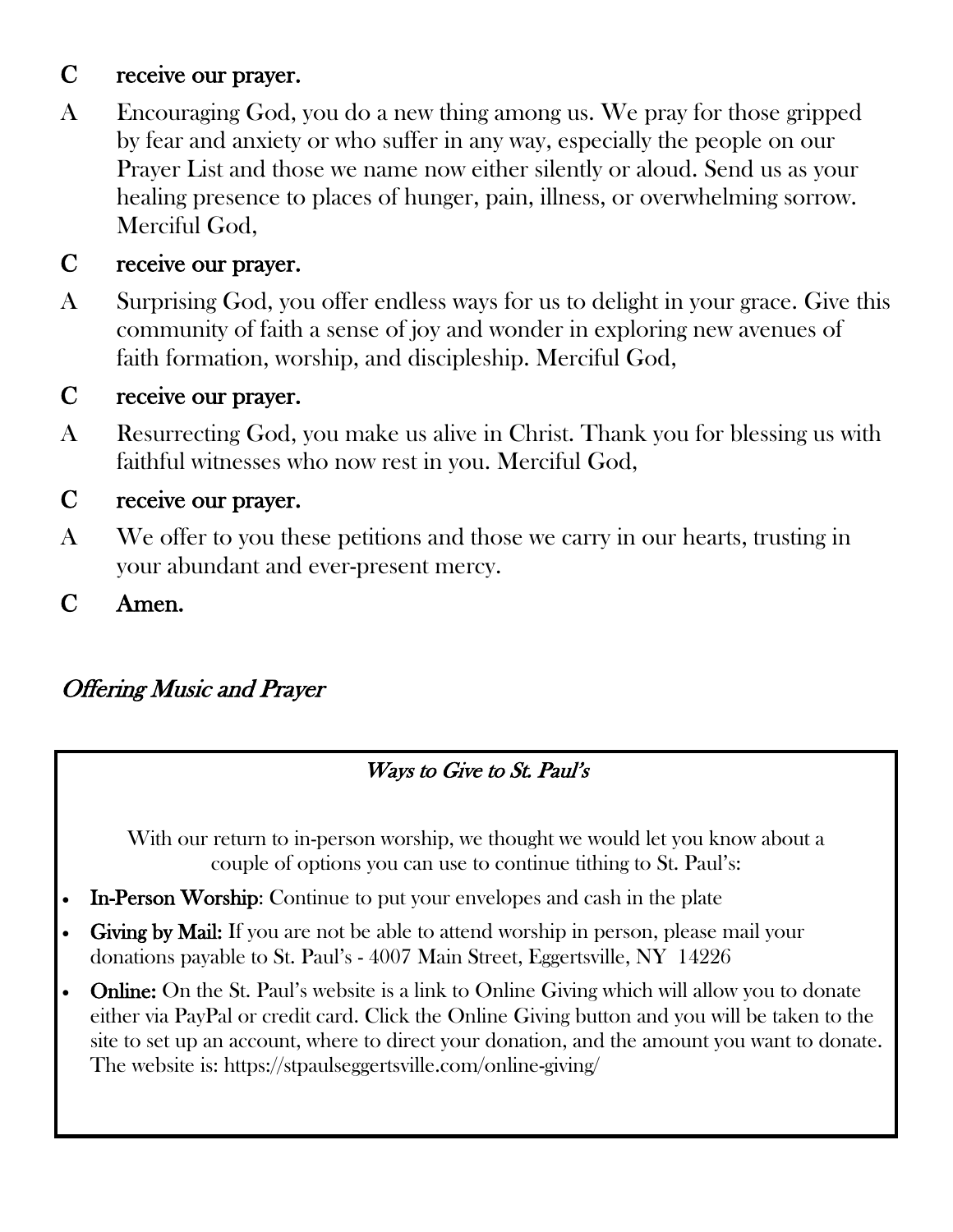- P Let us pray.
- C God of grace, we give you thanks for all the blessings you have poured into our lives. Thank you for the opportunities to share those blessings through and beyond St. Paul's. Use the gifts we offer here today and in our planned giving to bless the world with your hope, your presence, and your love. Amen

# Communion Liturgy based on "I Am the Bread of Life"

- P I AM the bread of Life. You who come to me shall not hunger, And who believe in me shall not thirst. No one can come to me unless the Father beckons.
- C And I will raise you up, and I will raise you up, And I will raise you up on the last day.
- P The bread that I will give is my flesh for the life of the world, And if you eat of this bread, You shall live forever, you shall live forever.
- C And I will raise you up, and I will raise you up, And I will raise you up on the last day.
- P In the night in which he was handed over, our Lord Jesus took a loaf of bread, and gave thanks; broke it, and gave it to his disciples, saying: Take and eat; this is my body, given for you. Do this for the remembrance of me. Again, after supper, he took the cup, gave thanks, and gave it for all to drink, saying: This cup is the new covenant in my blood, shed for you and for all people for the forgiveness of sin. Do this for the remembrance of me.
- C And I will raise you up, and I will raise you up, And I will raise you up on the last day.

 Yes, Lord, I believe that you are the Christ, the Son of God, Who has come into the world. And I will raise you up, and I will raise you up, And I will raise you up on the last day.

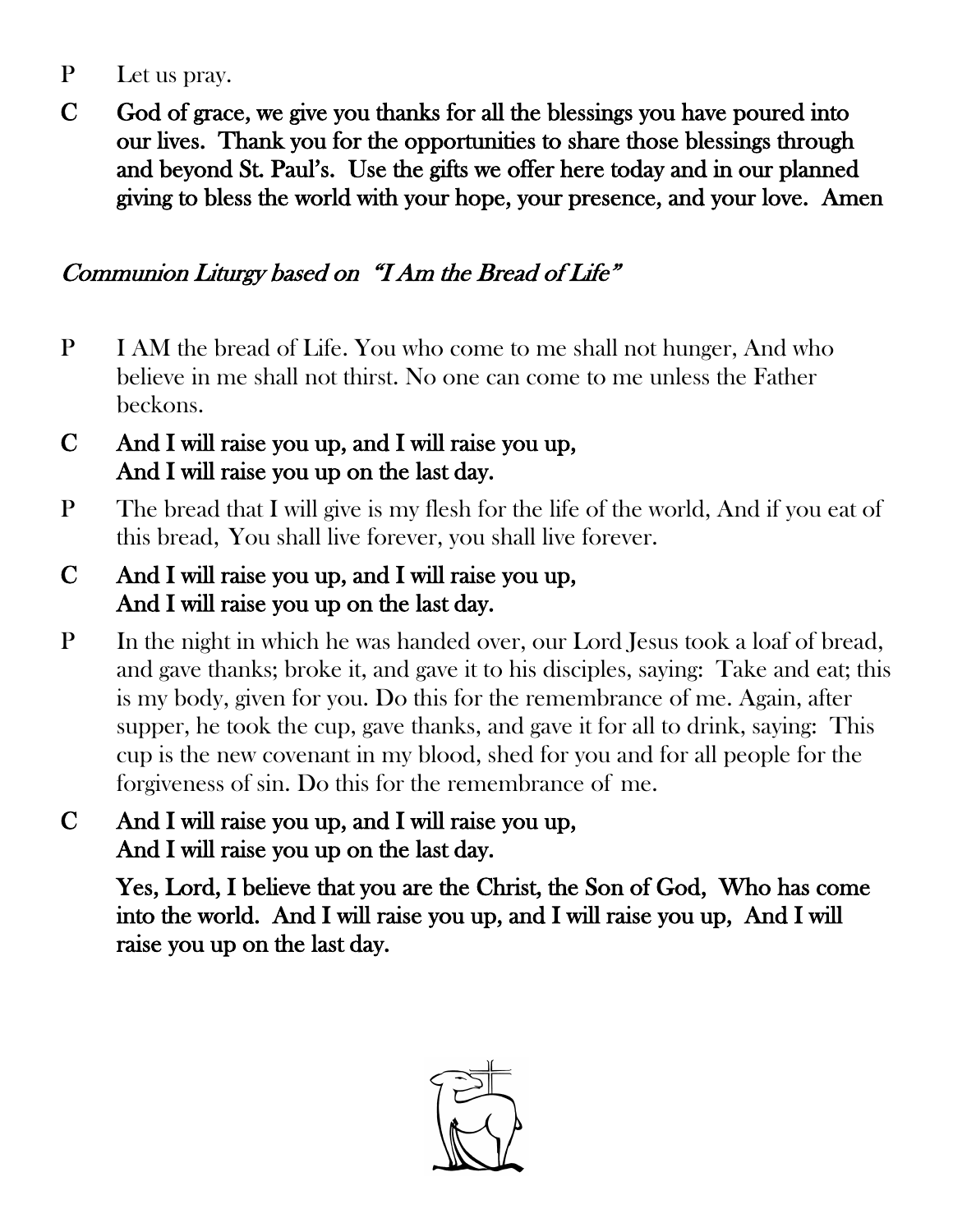# Lord's Prayer

- P Lord, remember us in your kingdom, and teach us to pray:
- C Our Father, who art in heaven, hallowed be thy name, thy kingdom come, thy will be done, on earth as it is in heaven. Give us this day our daily bread; and forgive us our trespasses, as we forgive those who trespass against us; and lead us not into temptation, but deliver us from evil. For thine is the kingdom, and the power, and the glory, forever and ever. Amen

# Holy Communion at St. Paul's: celebrated every time we gather, and is open to all.

Please approach by the center aisle, receive the bread and the wine, and return to your seat via the side aisle. Gluten-free wafers and grape juice are available. Simply request it from the assisting minister holding the wine. Children are welcome! Those who receive elsewhere may receive here. Children who do not yet receive may come for a blessing. If you have difficulty walking, communion will be brought to you at your seat.

# Communion Blessing

P The body and blood of our Lord Jesus Christ strengthen you and keep you in his grace.

C Amen.

# Prayer After Communion

P Wellspring of joy, through this meal you have put gladness in our hearts. Satisfy the hunger still around us, and send us as joyful witnesses, that your love may bring joy to the hearts of all people, through Jesus Christ our Lord.

C Amen.

# **Benediction**

P And now as you go on your way, may the Lord go with you. May he go before you to show you the way, behind you to encourage you, beside you to be your friend, above you to watch over you, and within you to give you peace. Go today celebrating in the name of the Father, the + Son, and the Holy Spirit, and all God's children said…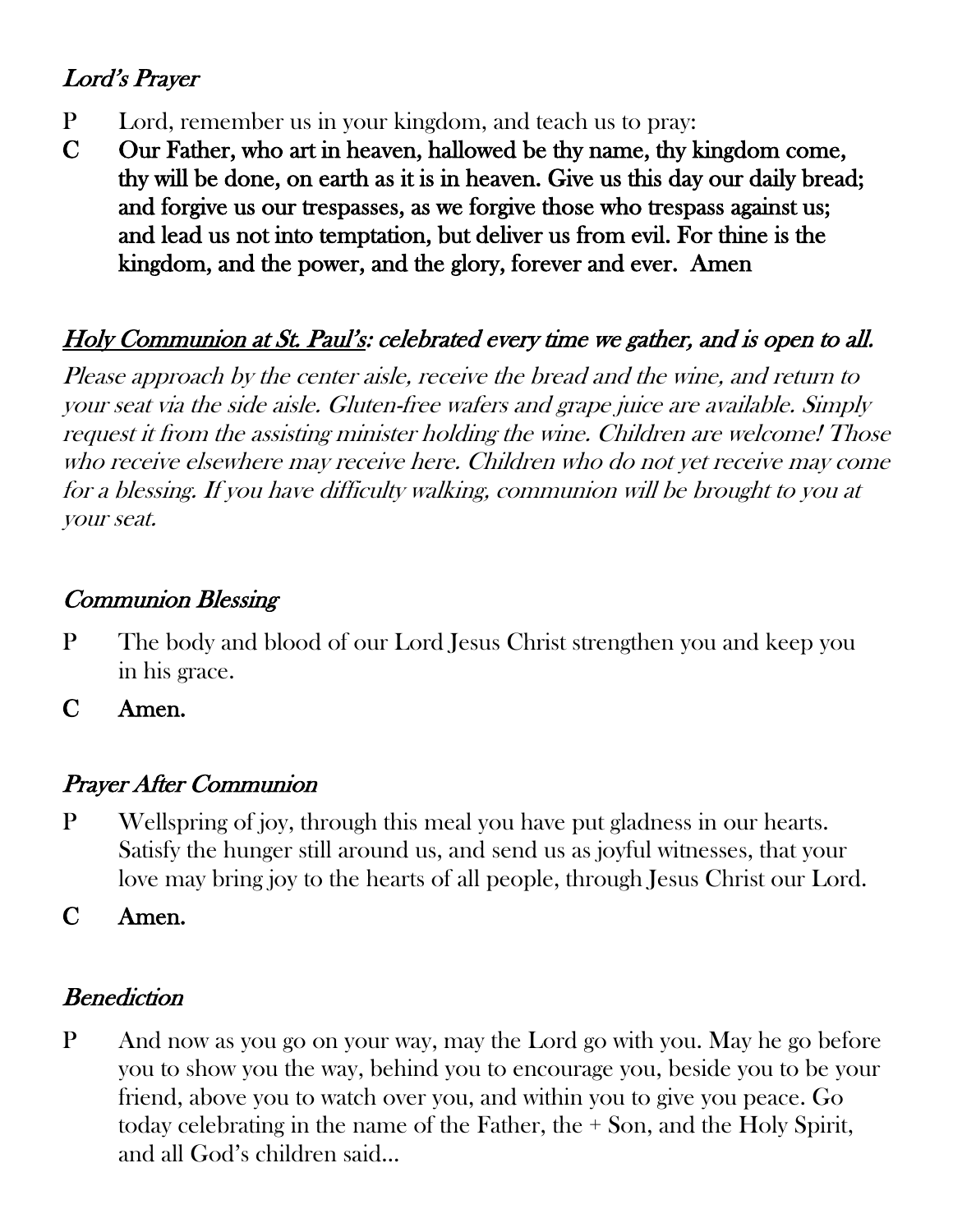# C Amen.

# Closing Hymn: LBW 131 (on the following page)

#### Sharing the Peace and Sending

- P Christ is risen!
- C He is risen indeed! Alleluia!
- P Let's go in peace, remember the poor, and serve our risen Lord!
- C Thanks be to God.

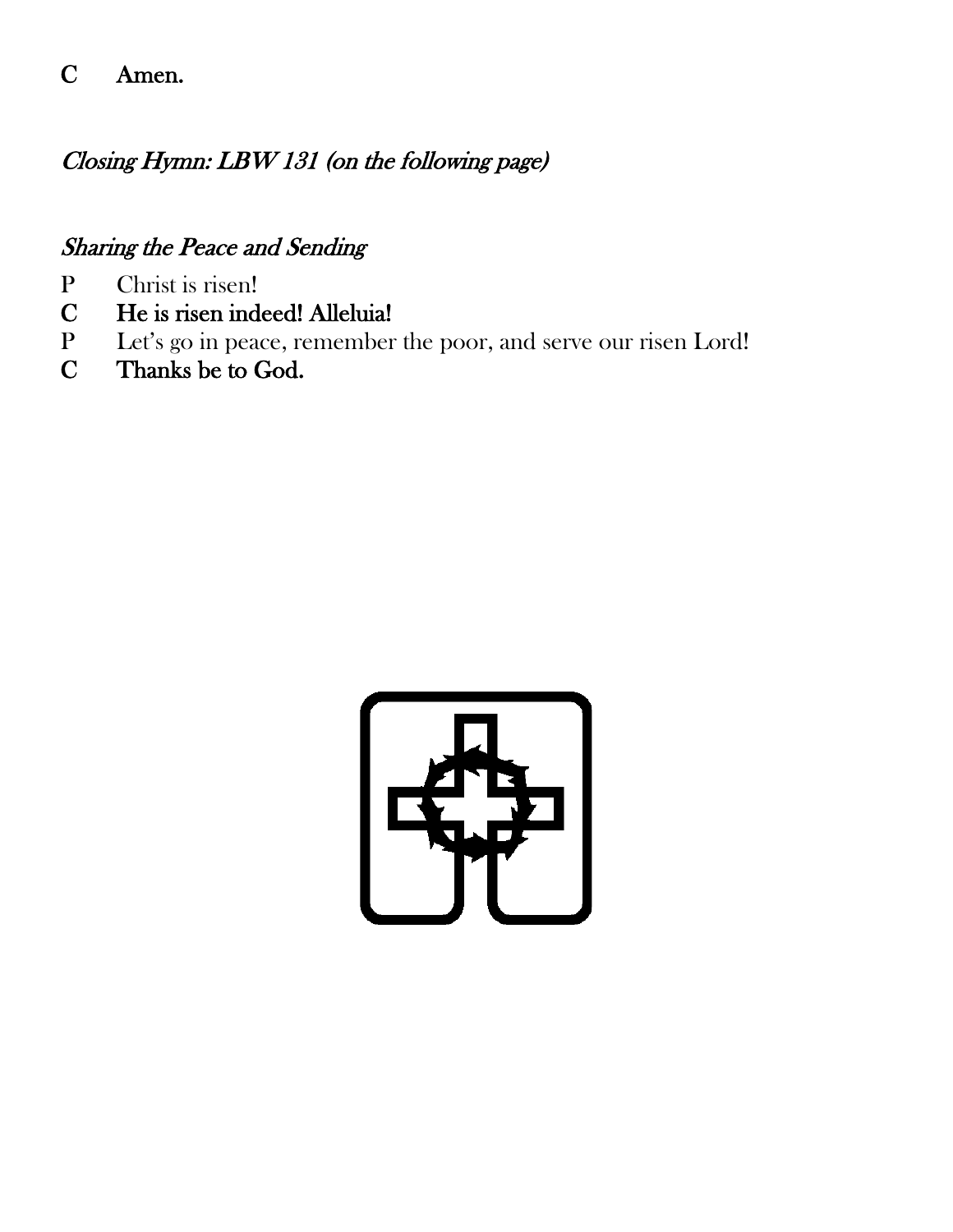# Christ Is Risen! Alleluia!



Text: John S. B. Monsell, 1811-1875, alt. Music: MORGENLIED, Frederick C. Maker, 1844-1927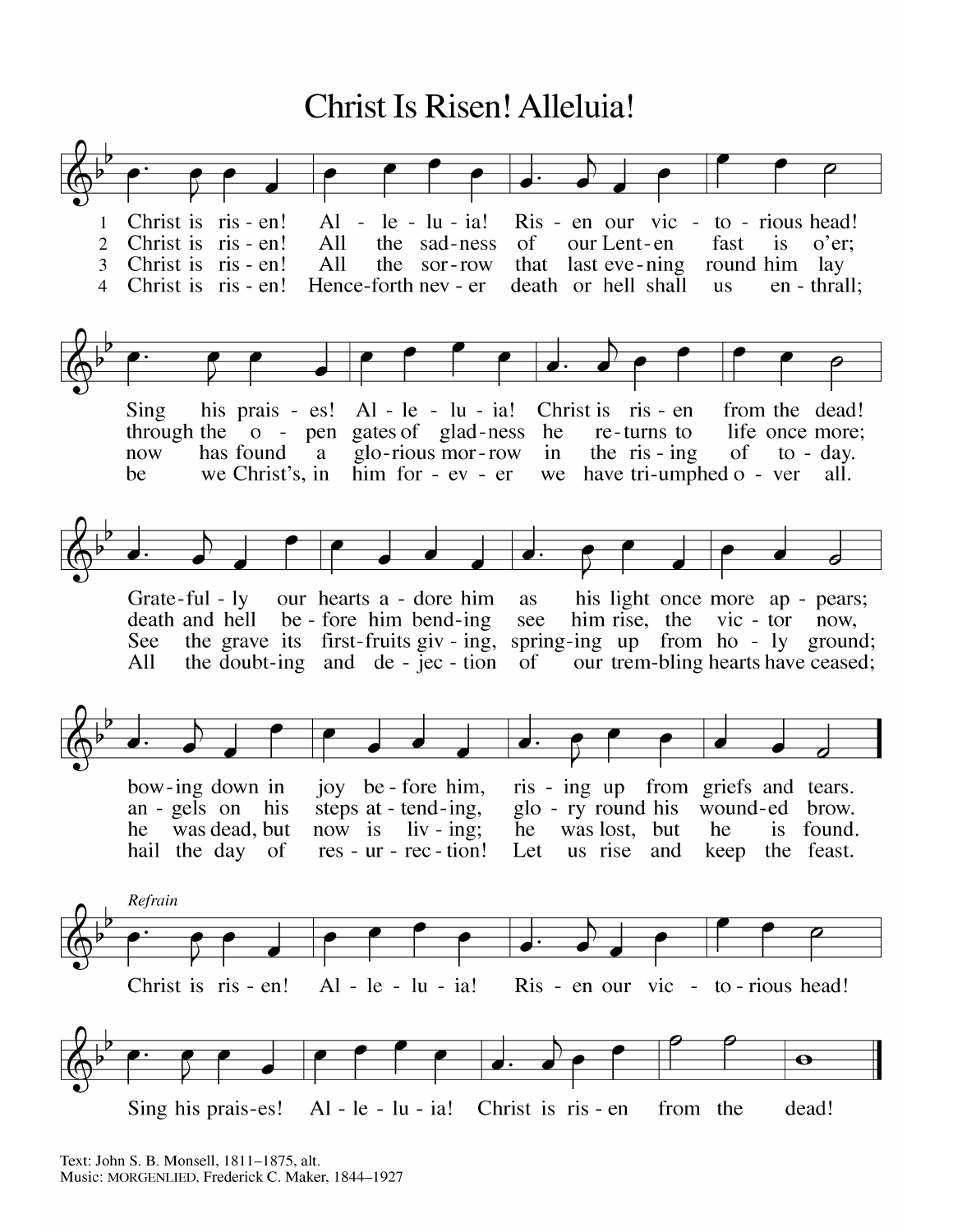# *Easter Flowers Were Given:*



# *In Memory Of*

| Laurence Woodward                      | by | Steve & Michelle Biegner      |
|----------------------------------------|----|-------------------------------|
| Larry Woodward                         | by | Jane, his wife                |
| <b>Bonita &amp; Glenn Martin</b>       | by | Jill & Rick Riddoch           |
| Florence & Leslie Riddoch              | by | Jill & Rick Riddoch           |
| Arthur, Eleanor & Joan Meyer           | by | Jim & Judy Meyer              |
| Helen, Fred, Jerry & Elaine Wertz      | by | Jim & Judy Meyer              |
| Martha Hornung                         | by | David Hornung                 |
| William & Dolores & David Skinner      | by | Gail & Evan Singer            |
| <b>Our Loved Ones</b>                  | by | Wes & Sharon Ries             |
| Jack Miller                            | by | Sue Miller                    |
| <b>Arlene Tesnow</b>                   | by | <b>Jim &amp; Marsha Glose</b> |
| Wes & Barb Tinsmon                     | by | <b>Karlen Chase</b>           |
| Beloved Parents Dale & Mary Johnson by |    | Bob & Karen Brown             |
| Beloved Sister: Linda Wilson           | by | <b>Karen Brown</b>            |
| <b>Beloved Sister: Susan Robbins</b>   | by | <b>Karen Brown</b>            |
| Rich & Helen Heuer                     | by | <b>Adimey Family</b>          |
| <b>Courtney Brown</b>                  | by | Kathryn Brown                 |
| <b>B. Jackie McNally</b>               | by | Kathryn Brown                 |
| Mary Ann Storch                        | by | <b>Brenda Weber Miller</b>    |
| <b>Family and Friends</b>              | by | Dorothy Schugardt             |
| Bill Schugardt                         | by | <b>His Loving Family</b>      |
| Noah John Hannon                       | by | Dad, Mommy, and Addie         |
| Robert (BJ) Kingston                   | by | Lucy & Lavon Amos             |
| Jerry Behar                            | by | Lucy & Lavon Amos             |

# *In Honor Of*

Our beloved children: Ben, Emily & John, Lizzie, and by Karen & Bob Brown our grandchildren: Emma & J.T.

# *In Celebration Of*

| Norma Uro          | by           | David Hornung         |
|--------------------|--------------|-----------------------|
| Jennifer and Sarah | by           | <b>Adrienne Leary</b> |
| In Gratitude       | $\mathbf{b}$ | Heidi Ginal           |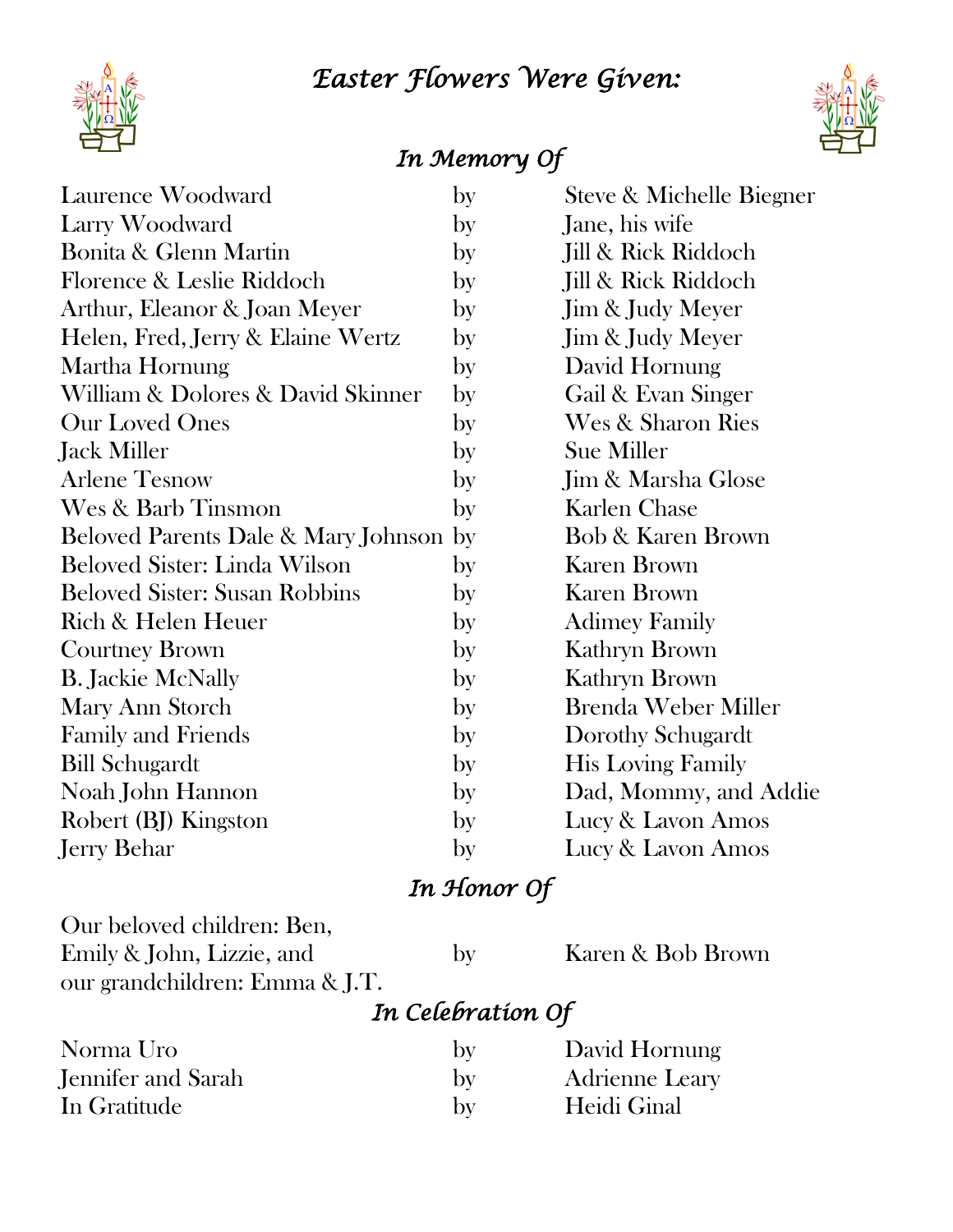#### ANNOUNCEMENTS

#### What's Happening This Week at St. Paul's: April 17-April 24, 2022

#### TODAY: Easter Sunday

|                | 6:00 am: Sunrise Service at St. Paul's                                      |
|----------------|-----------------------------------------------------------------------------|
|                | 10:00 am: WNY Church Unleashed: YouTube, Facebook, and MeTV                 |
|                | 10:00 am: Easter Service at St. Paul's                                      |
|                | 10:00 am: Easter Service at Amherst Lutheran Church                         |
|                | $1:00 \text{ pm: Ray of Hope}$                                              |
|                | 3:00 pm-6:00 pm: Private Easter Reception                                   |
| <b>Monday:</b> | <b>Church Office Closed Today</b>                                           |
| Tuesday:       | 10:00 am: Bible Study                                                       |
|                | 5:30 pm: Burrito Project                                                    |
|                | <b>Wednesday:</b> 8:00 pm: AA Meeting                                       |
| Thursday:      | 3:00 pm-6:30 pm: Tiger's Den Food Pantry Open                               |
|                | 6:00 pm: Alanon                                                             |
| Saturday:      | 9:00 am-3:00 pm: Peniel Haitian Church Worship                              |
|                | 9:00 am: Men's Club                                                         |
|                | 9:00 am-12:30 pm: Tiger's Den Food Pantry Open                              |
|                | 2:00 pm: Memorial Service for Betty Venator                                 |
|                | 5:00 pm: Amherst Lutheran Church Worship Service                            |
| Sunday:        | 9:00 am: Sunday Series: What's the Brain Got to Do With it??? Everything!!! |
|                | 10:00 am: WNY Church Unleashed: YouTube, Facebook, and MeTV                 |
|                | 10:00 am: In-Person Worship, Communion, and Sunday School                   |
|                | 11:00 am: New Missionary Reception                                          |
|                | 11:00 am: Conversations around the Russian/Ukrainian War                    |
|                | $1:00 \text{ pm}$ : Ray of Hope                                             |

Prayer List: In our congregational family: (\* indicates new names or changes added this week) Neal DeLeo: Bristol village, 8455 Clarence Center Road, #105, Clarence Center, NY 14032 Richard Elliott: 34 Pino Alto Court, Williamsville, NY 14221 Chad Israel and Hayley Israel David Lampe: 73 Crescent Avenue, Buffalo, NY 14214 Dorothy Menth: 2330 Maple Road, Apt. 383, Williamsville, NY 14221 Dorothy Schugardt: 5959 Broadway, #304, Lancaster, NY 14086 Alison Silsby: 4360 Peet Street, Middleport, NY 14105 David Wolf: P.O. Box 198, Clarence Center, NY 14031

#### Prayer List: In our and extended family: Thomas Maier; Ira Striejewske

Deacon Schedule: 4/17: Barbara Walter; 4/24: John Schunak Usher Schedule: 4/17: Lonny Walter & Gerry Keppel; 4/24: Robin Miano & Sharon Adimey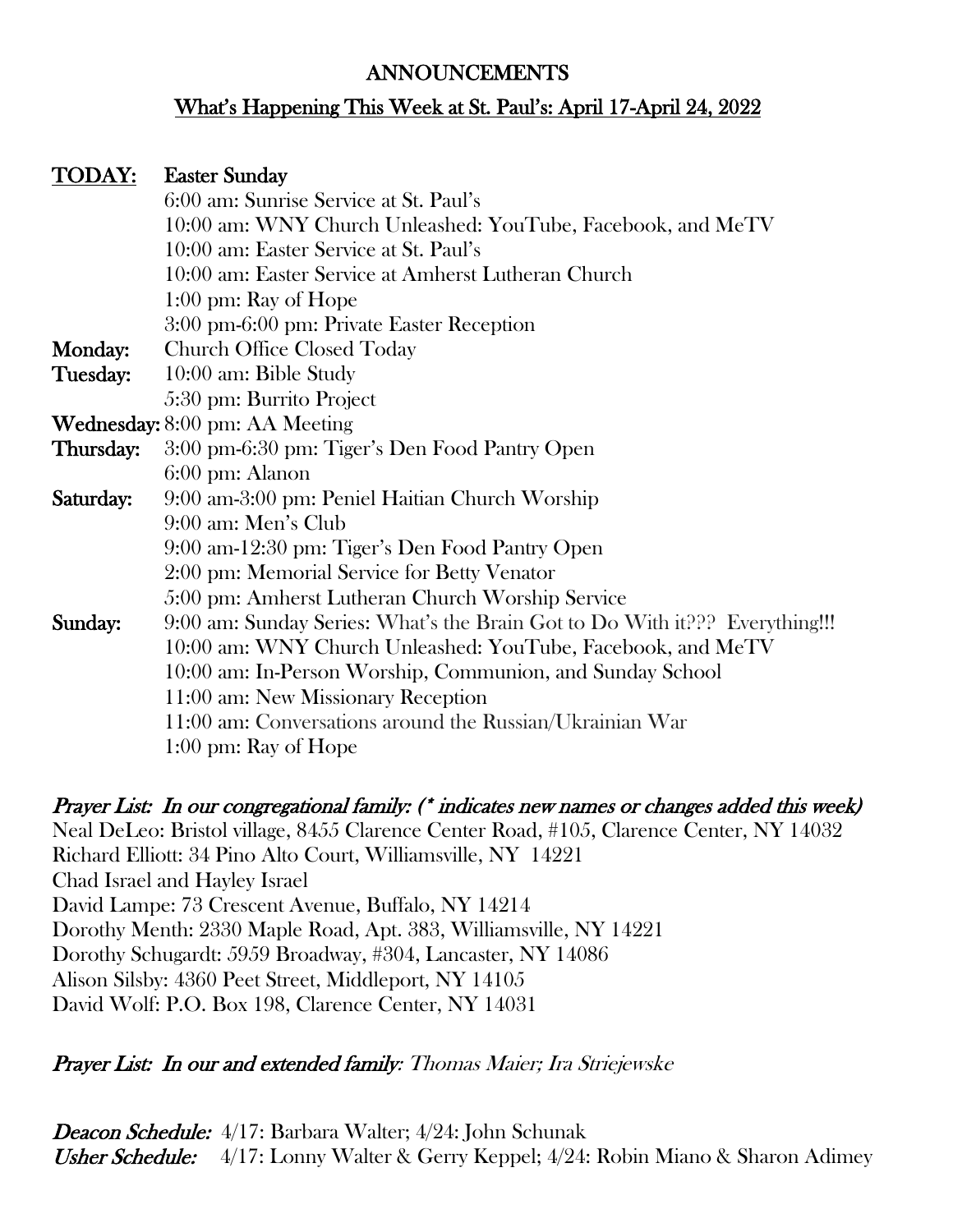#### ST. PAUL'S ANNOUNCEMENTS

In-Person Worship: 10:00 am. Masks are now optional while you are in the building. Please be respectful of people around you regarding distancing and their comfort levels. The Sunday 10:00 am worship service is also being livestreamed on St. Paul's YouTube page.

WNY Church Unleashed: If you cannot join us for in-person worship, please continue to worship with us as WNY Church Unleashed on Sunday mornings at 10:00 am on WBBZ, YouTube, or Facebook.

Tigers Den Food Pantry: The Food Pantry is open to anyone in need in zip code 14226 or by referral. The Pantry hours for May are: Thursday 5/5 and 5/19 from 3:00-6:30 pm and Saturday 5/14 and 5/28 from 9:00 am-12:30 pm. Donations for May will be provided next week.

Daily Bread Food Truck: Monday, April 11 was the last night for the Daily Bread's Winter Meal-Share. Thank you to everyone who volunteered to help us with our mission of feeding those who are experiencing food vulnerability. We look forward to our next "give one" season starting in the Fall. If you would like to help with the Food Truck please contact the office at 716-835-0407 or email at [dailybreadfoodtruck@gmail.com](mailto:dailybreadfoodtruck@gmail.com)

Lutheran World Relief for Ukraine: If you would like to donate, you can go to donate.lwr.org for additional information and the donation form, or mail your donation to P.O. Box 17061, Baltimore, MD 21297-1061. You can also call 1-800-597-5972 to make a secure credit card donation.

> Conversations around the Russian/Ukrainian War: April 24 - 11am - Gathering Area

> > Host: Craig Maefs



The world is a complex place. The current news gives us snippets of information on current events. I will be having a video/discussion on the crises in Ukraine and the events that led up to the Russian invasion. The discussion will start with a 20-minute historical and political video on the facts behind the invasion. For example, did you know natural gas has been discovered in Ukraine that would have made Ukraine a competitor in the natural gas market with Russia? That Ukraine had the third largest nuclear arsenal in the world until they agreed to give it up in 1994 with the guarantee of non-aggression by its neighbors… Lot of things to be discussed. Come with your questions. Sign-up sheet will be in the Gathering Area.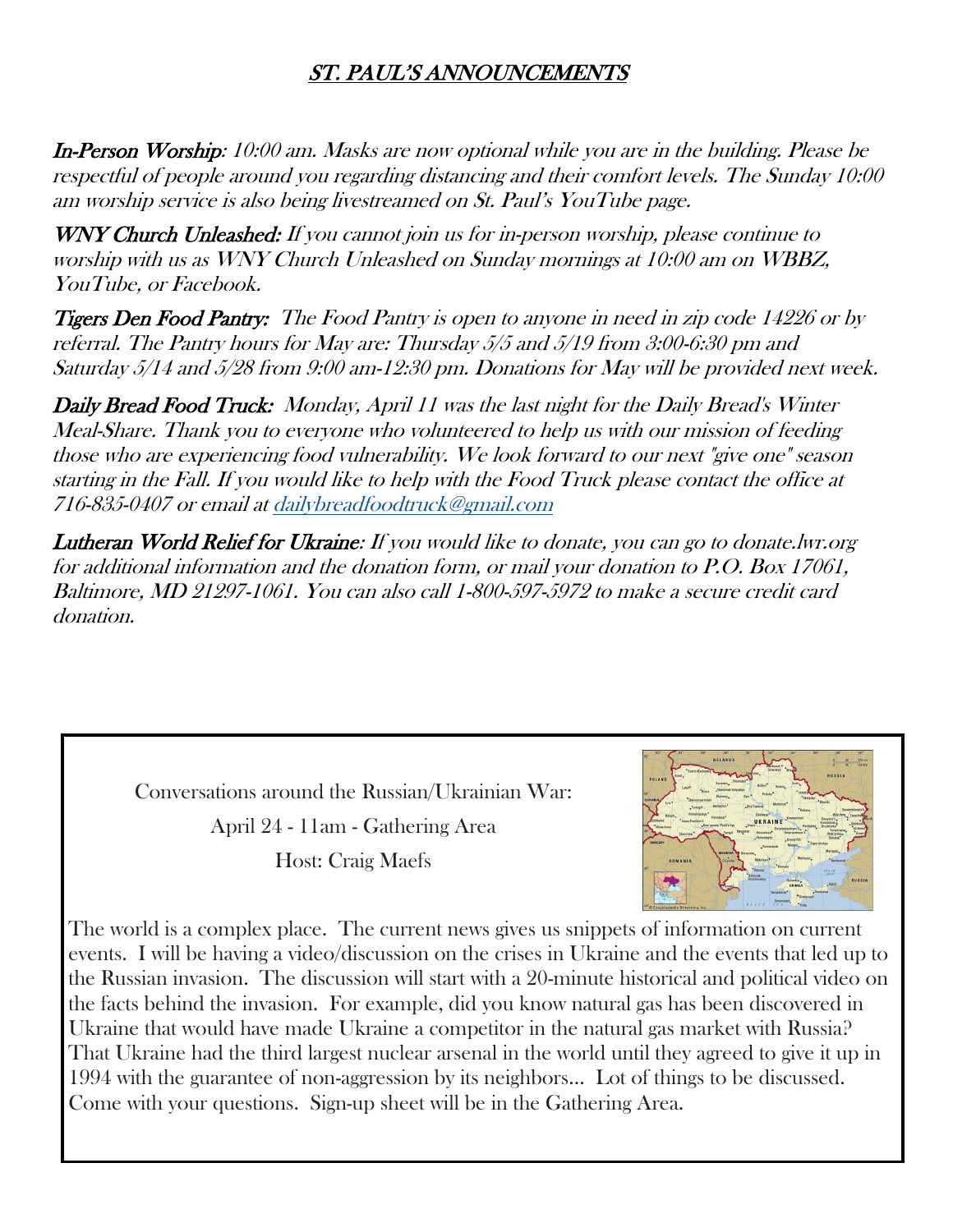#### St. Paul's Sunday Series



#### What's the Brain Got to Do With it??? Everything!!!

Connecting All the Dots: Physical Activity, Nourishment, Spirituality, and Alternative Reinforcers

Have you ever, just not been able to get motivated, whether it be to get out the door to go for a run, eat healthier, or make it to church? How many times have you promised yourself that this week you would go to the gym three times and pack a healthy lunch, only to skip the exercise and grab a fast-food burger? What about Pastor Steve's sermon last week, truly motivating, but then you lost your way to St. Paul's the following week and decided to sleep an extra hour. Do you ever wonder if your prayers or meditations are getting you closer to God or helping you at all?

Well…ease up on yourself and come join us from 9am-9:45am beginning April 24th to learn how to take control of your brain and use the power to make change.

Sue Epstein, MS.,MEd.

April 24 - Week One

My Story... Finishing  $4^{\text{th}}$  Isn't So Bad

Introduction to Harnessing Motivation Through Physical Activity.

May 1 - Week Two

Nourishing Food Bathes the Soul

May 8 - Week Three

The Impact Prayer and Belief has on the Brain

May 15 - Week Four

What is an Alternative Reinforcer and How Where Do I Buy One?

(Sign up will be posted on the What's Happening wall in the Gathering area)